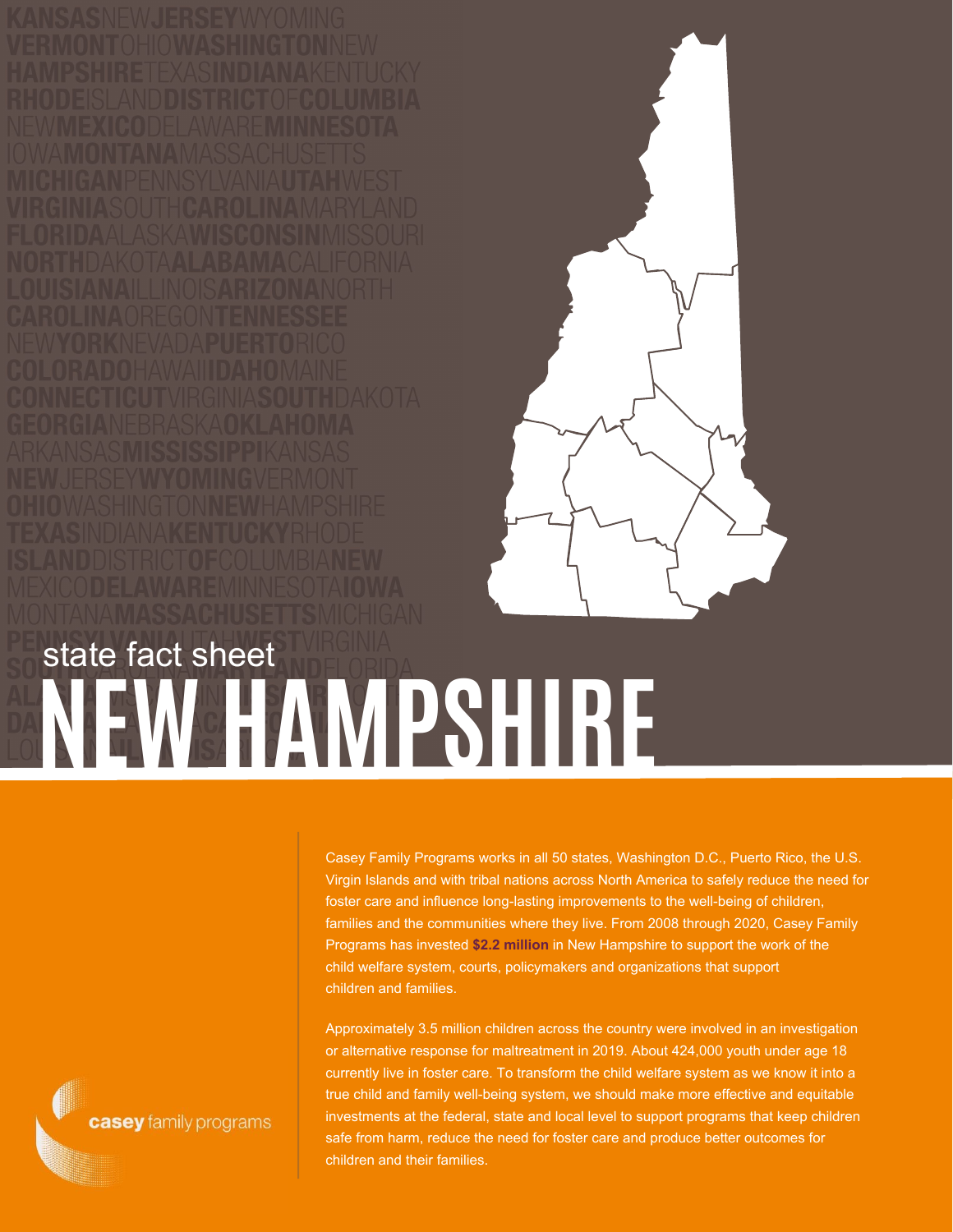We talk about a "foster care system," but the goal is to create a child and family well-being system that prevents abuse and neglect and helps every child grow up safely in his or her own family whenever possible. Rather than waiting for maltreatment to occur, we can improve the safety of children who have come to the attention of child protective services by helping their families with evidence-based and promising practices.

Across New Hampshire in 2019, approximately:



Most states currently are limited to using the bulk of the \$9.8 billion in dedicated federal child welfare funding only for services related to foster care. The Family First Prevention Services Act of 2018 and the Family First Transition Act of 2019 provide states with the historic opportunity to invest federal funding to support preventive services, including substance abuse, mental health and parental skill training, so more children can remain safely at home. States and tribes now have access to new federal prevention resources to help keep children safe from harm in the first place by helping strengthen their families.

How federal child welfare funding is currently aligned in New Hampshire\*:



 $\mathbf \Xi$ **CO** kin gs $\mathbf \Xi$ **CO** rtæ r in  $\, >$ c جا  $\mathbf \Xi$ c  $\blacksquare$  $\mathbf{S}$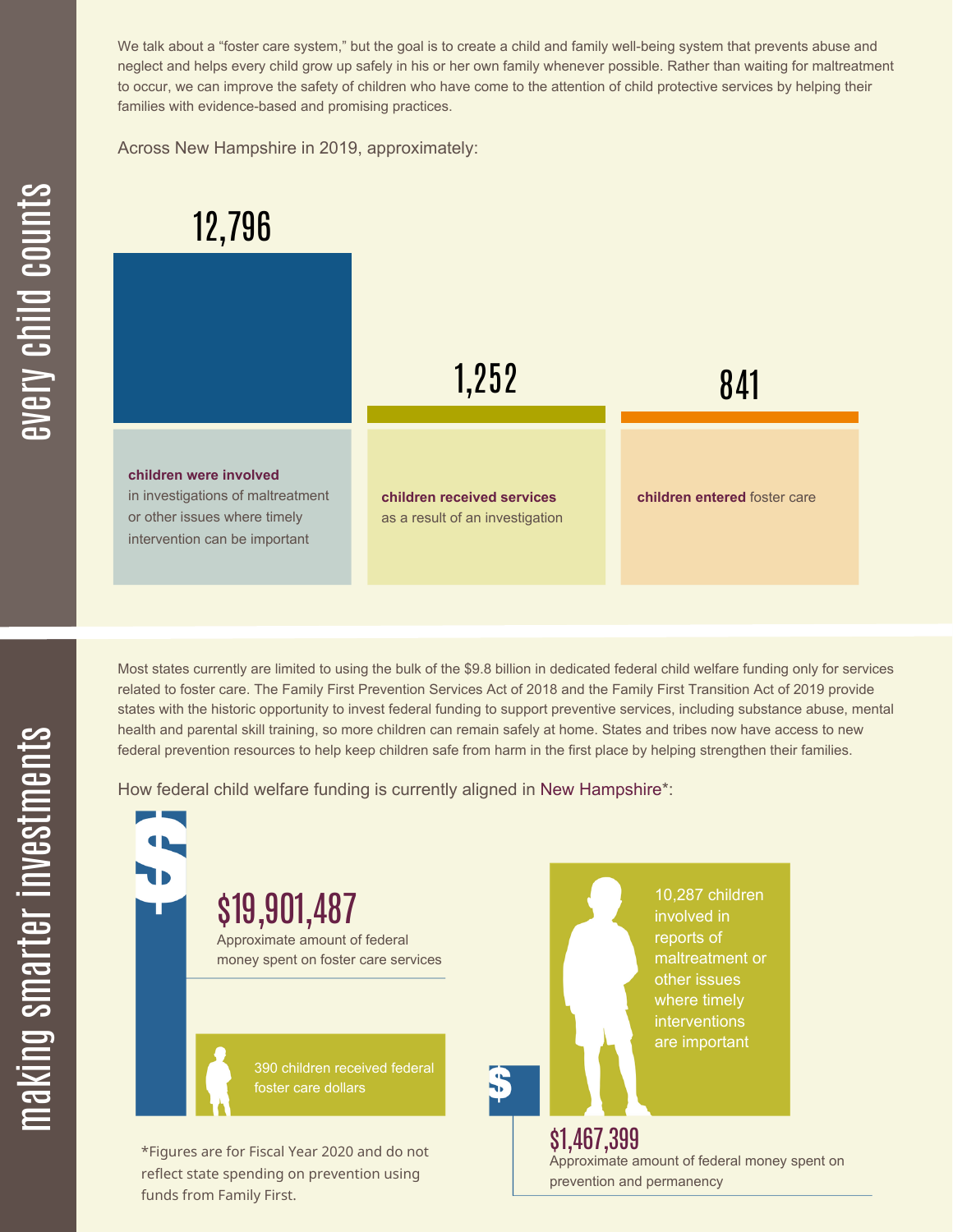Safety and effective response go hand in hand. Most children enter foster care due to neglect and other reasons — not because of physical or sexual abuse. In New Hampshire, providing targeted and effective interventions as soon as possible, including by accessing new federal resources provided under the Family First Prevention Services Act and the Family First Transition Act, can safely allow children to remain with their families and thrive.

Reasons children in New Hampshire enter foster care:

| 12%                                                              | 88%                |
|------------------------------------------------------------------|--------------------|
| <b>ABUSE</b>                                                     | NEGLECT AND OTHER* |
| Children under age 18 living in foster care in New<br>Hampshire: |                    |



\*"Other" includes parental substance abuse, child substance abuse, child disability, child behavior problems, parent death, parent incarceration, caretaker inability to cope, relinquishment or inadequate housing.

What happens to children who end up in foster care? Most are safely reunited with their own family or extended family. A significant number are adopted. Under the Family First Prevention Services Act, communities can more easily invest in helping more children to grow up in safe, stable families by providing appropriate and timely services prior to the need for removal, or after they return home or have been adopted.

Among children in New Hampshire who exited foster care in 2019:



99% of children in **New Hampshire** do not experience a repeat occurrence of maltreatment within six months

 $\overline{\mathbf{C}}$  $\leq$  $\overline{\mathbf{C}}$  $\overline{\mathsf{Z}}$  $\overline{\mathbf{C}}$ 

 $\equiv$ 

 $\blacksquare$ e  $\boldsymbol{\mathcal{C}}$  $\overline{\mathbf{C}}$  $\overline{\phantom{a}}$  $\overline{\mathbf{C}}$  $\mathcal{C}$ <u>م</u>

 $\equiv$ 

el<br>O  $\overline{\phantom{0}}$  $\blacksquare$ 

t<br>B

mily

 $\overline{\phantom{1}}$ 

Numbers may not equal 100% due to rounding. \*"Other" includes transferred to another agency, ran away or died.